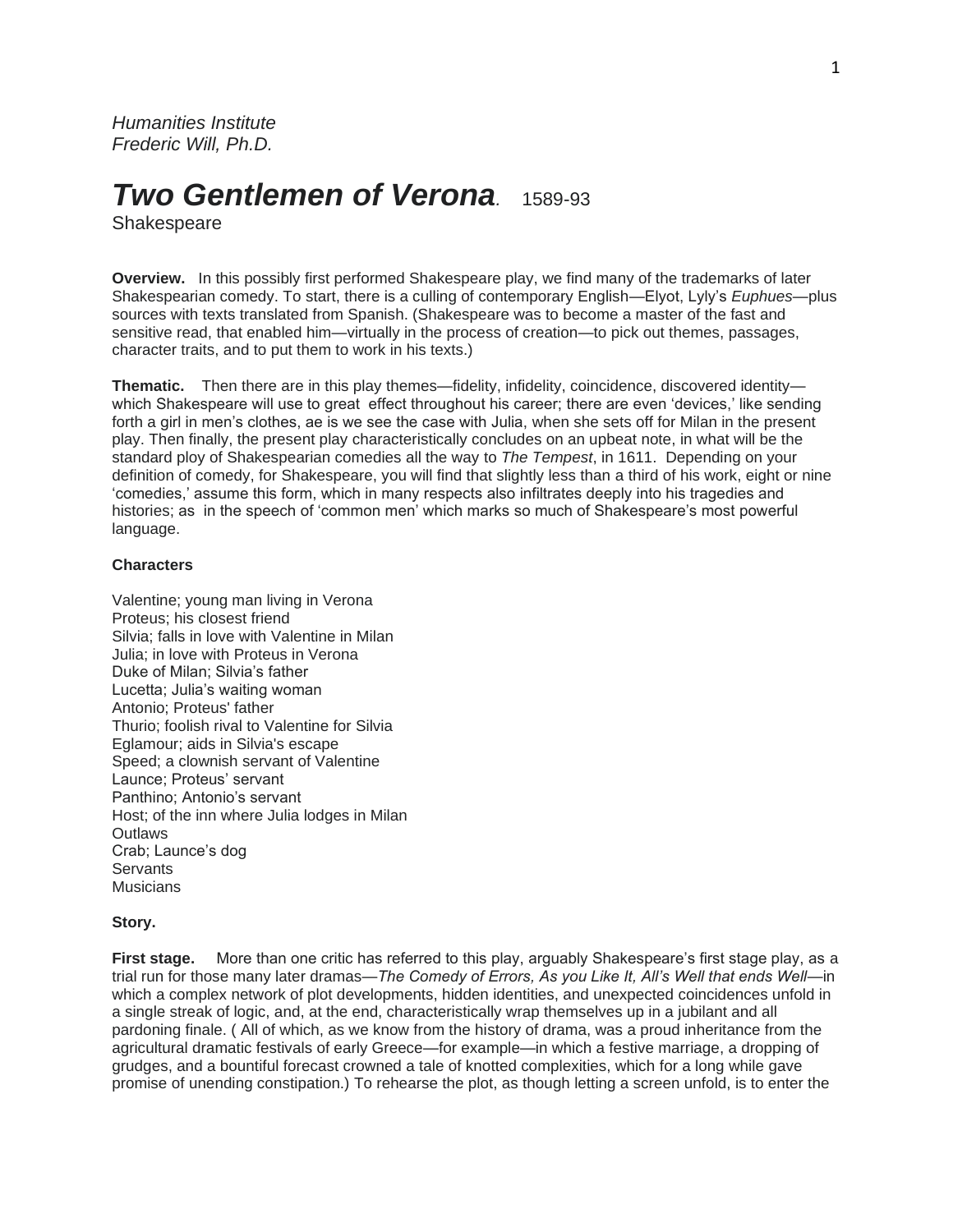intricate Shakespeare world, in which the comic is geometrically convoluted, and the tragic at its strongest challengingly deep.,

**Universality.** The setting of the play moves through the mind like a child's lego game, which can be set up anywhere, disassembled then moved to another venue in a click of the wrist. The name of the origin place is Verona, the place to stretch your wings and grow in is Milan, and the connotations of either place will be loosely associated to the culture of the time where the play is being offered. (Hence the 'universal' quality of even the earliest Shakespeare, which can so easily be read into another time and environment, right up to the level of a contemporary Broadway musical, where Pittsburgh and Boston can easily stand in for Verona and Milan.) Nor are all the places and spaces 'real', for there is a tower (in Milan) where a maiden can be locked, and a deep wood, outside the city, which becomes ever deeper as it discloses its treasure of outlaws, fallen nobles, and young couples in love.

**Storyline.** Nothing about the story line itself belies the story's abstract predictability. The necessary gender assortment pours through the drama: upper class boy and girl fall in love, but circumstances separate them, as boy's dad decides he should follow his friend who has gone to Milan to try out his wings in a more challenging environment. While first boy streams into a love affair with the daughter of the Duke of Milan, who loves him in return, the second aristocratic boy—his name, Proteus, which means 'the changeable one' aptly describes his insouciant character—falls under the same parental edict as his friend, and agrees to join that friend In Milan, leaving behind what has now become a deeply enamored girlfriend in Verona.

**Duke.** In Milan the complexity continues. The Duke has marital plans, for his daughter, the daughter whom boy number one (from Verona) is in love with, which sharply exclude boy number one. The Duke locks his daughter in a tower, to keep control of her, but boy number one gets the passkey, and is about to free the lady so he can elope with her. At this point, though, a battering ram of coincidence enters from left field. Boy two from Verona, now in Milan, is named Proteus, right? He is changeable. Well here is his story. Upon arriving in Milan, leaving behind him in Verona a girlfriend to whom he has sworn eternal love, he spots the Duke's daughter, whom boy one is soon to free from her tower prison. Boy two has by this time fallen deeply in love with the Duke's daughter, and when he hears that boy one is planning to elope with that girl he is afraid he will lose her, and spills the beans to the Duke about boy one's plan to elope. Enraged, the Duke banishes boy one.

**Horizons.** Over the horizon in the narrative future we will see developments which bring together boy one with the Duke's daughter—all is going to be for-given in all fronts (as out of left field as the wraps up, say, of later plays like *Cymbeline* or *Twelfth Night*)-- and boy two, the suitor of the King's daughter, once again reunited with his Verona love. The intervening details, which will involve boy one's temporary participation in a forest outlaw gang, or the outing of the girlfriend of boy one, who has traveled as a guy to Milan, in search of her boy one love, into the arms of her old first and only love. Coincidences, impulses, and gradual self-revelations, in which each character is eventually more understanding of himself and others: these are psycho-narrative issues put in play by *Two Gentlemen of Verona.*

## **Themes**

**Patterns.** As we noted above, in starting to retrace the 'story' of this play, there is an intricate intermeshing of events that lead to the jubilant finale of the actions. It is necessary for boy one to be immensely impulsive, in affairs of the heart, for his girlfriend to come out –from her male garb—just in time to keep her boyfriend from matching up with the Duke's daughter, and for the Duke's daughter to have given her heart to boy one.

**Impulse.** Proteus is the ultimate in passionate impulse. As boy number two, in our narrative schema, Proteus is a fond lover to his Verona girl, but immediately on arriving in Milan he falls for the daughter of the Duke, and forgets his Verona love. His impulse of love for the Duke's daughter leads him to a treacherous impulse—to tell the Duke about the elopement plans of boy one. Proteus is prepared at the end to accept the Duke's daughter as a gift from boy one, an impulsive act of misogyny, which adds fuel to our sense, that 'here may in fact be no 'gentlemen in Verona.'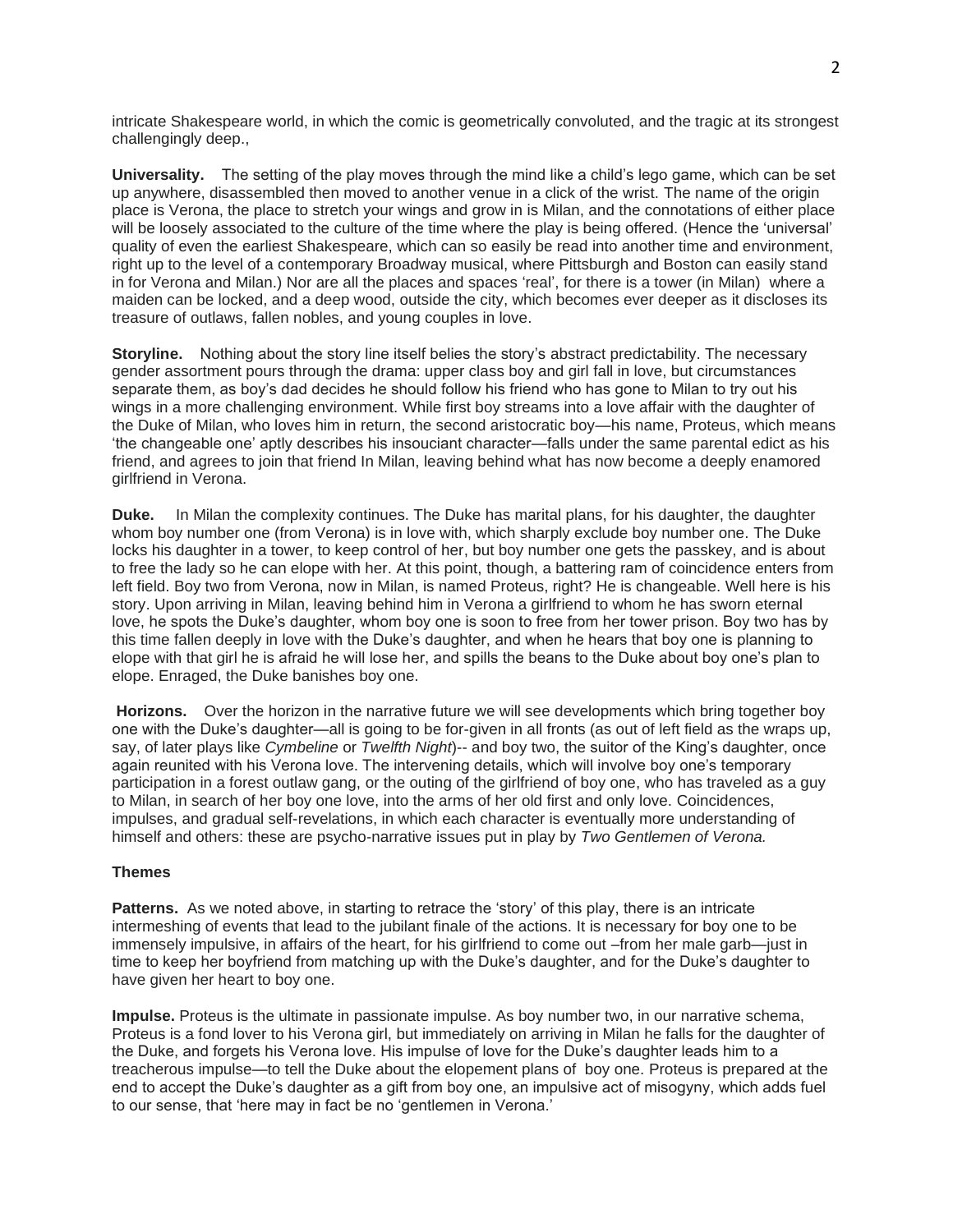**Male superiority.** In the last scene, when Valentine (boy one) has reconciled with Proteus—who had spilled the beans on the elopement plan—Valentine gives his girlfriend, 'as a gift,' to Proteus. This bit of male high handedness has attracted attention from critics, especially in our day of hypersensitivity to gender rights. The play has also come to attention as an expression of a culture of male homosexuality, in which the Elizabethan sense of the superior culture of men, among themselves, is everywhere implicit.

**Commoners** Shakespeare excels, even in this earliest play, in the speech of 'common folk,' as well as the extravagances of common madcaps, like Launce, the serving chap who appears leading his dog Crab, in Act II, and who gives voice to his family's propensity for Jeremiads of weeping.

**Nobility.** The underpinnings of the play are all aristocratic, not surprisingly in an age when social value systems were still in the afterwash of the Late Middle Ages, and new money was just starting to vie with old blood for control of society.

## **Proteus**

**Character.** As we have seen, this early or first acted Shakespeare play is about patterns of action and plot, more than about the choices, reflections, or mutual interplays that establish character. Given that trait, the present play probably takes its archetype from the 'character' of Proteus, the quintessentially volatile, impulse driven child of privilege, who can fall in love overnight, spill the beans on his 'best friend' the next morning, so as to get his hands on his 'best friend's girl,' and chase his girlfriend into the woods in a seemingly madcap effort to rape her. 'Character' is sort of the word, here, for this intense simulacrum of a person, and if anyone is 'main' it is he.

**Parallels**. Protean can mean primal, changeable, elusive, a string of adjectives applicable to many literary characters: from the 'god' Proteus, who slips and slithers away from the information-seeking Odysseus, in the *Odyssey*; to Hamlet, who is forever reposing the meanings of moral imperative for himself; to Camus' *The Stanger*, who is somehow always new in the world, somehow always being surprised by it, as he has to act into it; to Kafka's Josef K, who like Camus' creation of Meursault is fundamentally not stable and at home in the world, and is thus prey to the changeable in things.

Illustrative moments

'Commend thy grievance to my holy prayer;

For I will be thy beadsman…'. As Valentine departs for Milan, young Proteus, in stiff and formal—and doubtless a bit ironic—language, assures him that he (V) will be in Proteus' prayers. A young man's empty formula. \*\*\*

'Sweet Valentine, adieu!

Think on thy Proteus…'

The two men, who are just constructions in language at this point, take a ritual farewell from each other, as Valentine departs for Milan.

'Thou, Julia, thou hast metamorphosed me,' says Proteus, as he attempts to size up the overwhelming power of first love. \*\*\*

\*\*\*

'Sweet lines, sweet love, sweet love,' expostulates Proteus, as in his excitement he sums up the effect his first love has had on him. His exuberance will prove deceptive, when the first love he feels will be overturned shortly after, by an even more compelling fascination, in Milan. \*\*\*

'Yet writers say, as in the weakest bud

The eating canker dwells,' says Proteus, poeticizing his experience of the deadly power of love to work from inside the individual…